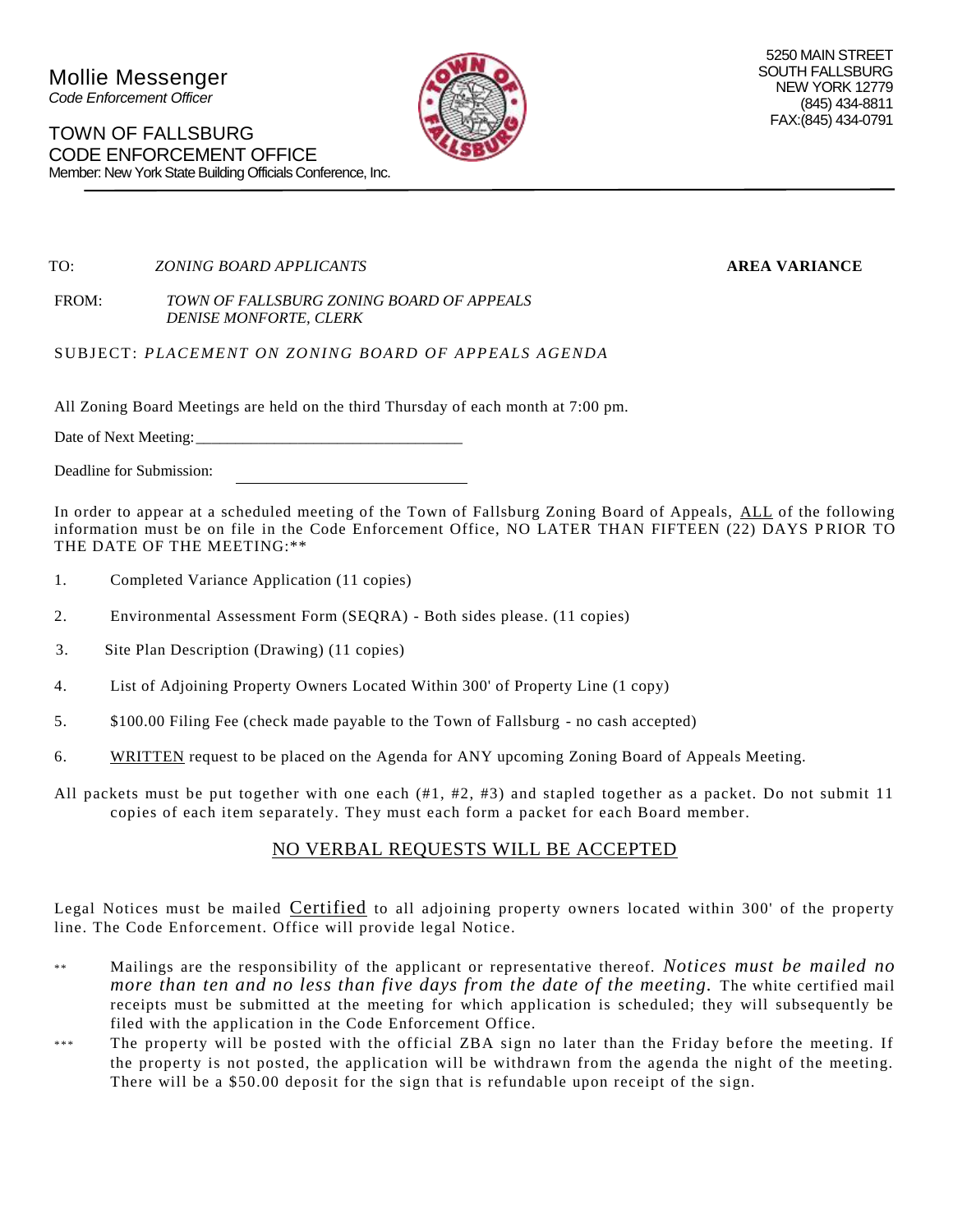#### **ZONING BOARD OF APPEALS**  TOWN OF FALLSBURG 5250 MAIN STREET S. FALLSBURG, NY 12779

#### APPLICATION FOR AN AREA VARIANCE

|                       |                                                                                                                                               | SBL:                                                                                                                                                                                                         |  |  |
|-----------------------|-----------------------------------------------------------------------------------------------------------------------------------------------|--------------------------------------------------------------------------------------------------------------------------------------------------------------------------------------------------------------|--|--|
|                       |                                                                                                                                               |                                                                                                                                                                                                              |  |  |
|                       |                                                                                                                                               |                                                                                                                                                                                                              |  |  |
|                       |                                                                                                                                               | TO THE ZONING BOARD OF APPEALS:                                                                                                                                                                              |  |  |
| 1.                    | STATEMENT OF OWNERSHIP AND INTEREST:                                                                                                          |                                                                                                                                                                                                              |  |  |
|                       | The undersigned applicant(s) residing at, having a principal place of business at:<br>is/are the<br>Owner(s), Lessee(s), or Other as follows: |                                                                                                                                                                                                              |  |  |
|                       |                                                                                                                                               | Section 2 MUST be filled out in its entirety for each section of the code for which you are requesting a variance,<br>in order to be placed on the Zoning Board of Appeals. Use additional sheets as needed. |  |  |
| 2.<br><b>REQUEST:</b> |                                                                                                                                               |                                                                                                                                                                                                              |  |  |
|                       | 1.                                                                                                                                            | Town of Fallsburg Section:                                                                                                                                                                                   |  |  |
|                       | 2.                                                                                                                                            | Purpose Variance:                                                                                                                                                                                            |  |  |
|                       |                                                                                                                                               |                                                                                                                                                                                                              |  |  |
|                       | 3.                                                                                                                                            | Extent or scope of variance:                                                                                                                                                                                 |  |  |
|                       | 4.                                                                                                                                            | To                                                                                                                                                                                                           |  |  |

3. Attached hereto is a plan of the subject premises drawn to scale showing the following:

- 5. Name of record owner(s) of premises and of all adjoining properties.
- 6. Location of existing structures.
- 7. Location of proposed structures.
- 8. Location of all existing and proposed streets or highways.<br>9. Any other information pertinent to application.
- Any other information pertinent to application.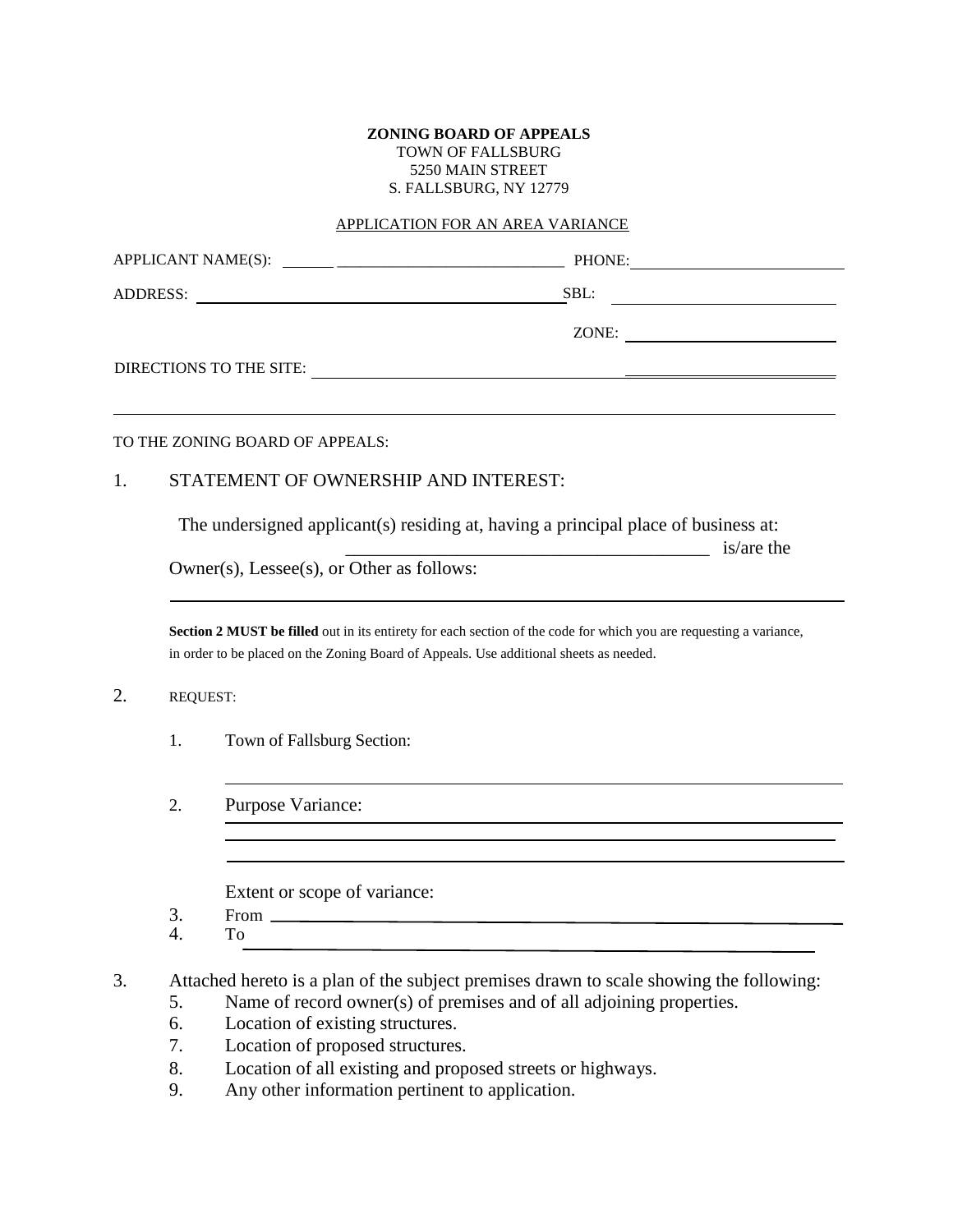### **4. REASONS FOR REQUEST:**

**The benefit to the applicant as weighed against any detriment to the health, safety and welfare of the neighborhood or community is in favor of the applicant as follows: (Add information for the Board which fully explains the following factors):**

l . No undesirable change will be produced in the character of the neighborhood or a detriment to nearby properties will be created by granting the variance because

<u> 1989 - Johann Stoff, amerikansk politiker (\* 1908)</u>

<u> 1989 - Johann Stoff, amerikansk politiker (d. 1989)</u>

- 2. The benefit sought cannot be achieved by some method feasible other than the area variance because
- 3. The area variance is not substantial because
- 4. The proposed variance will have not an adverse affect/impact on the physical or environmental conditions in the neighborhood/district because
- 5. The alleged difficulty was not self created (which shall be relevant but not necessarily preclude the variance) because
- 6. This is the minimum variance deemed necessary and adequate to preserve and protect the character of the neighborhood and the health, safety and welfare of the community because

the control of the control of the control of the control of the control of the control of the control of the control of the control of the control of the control of the control of the control of the control of the control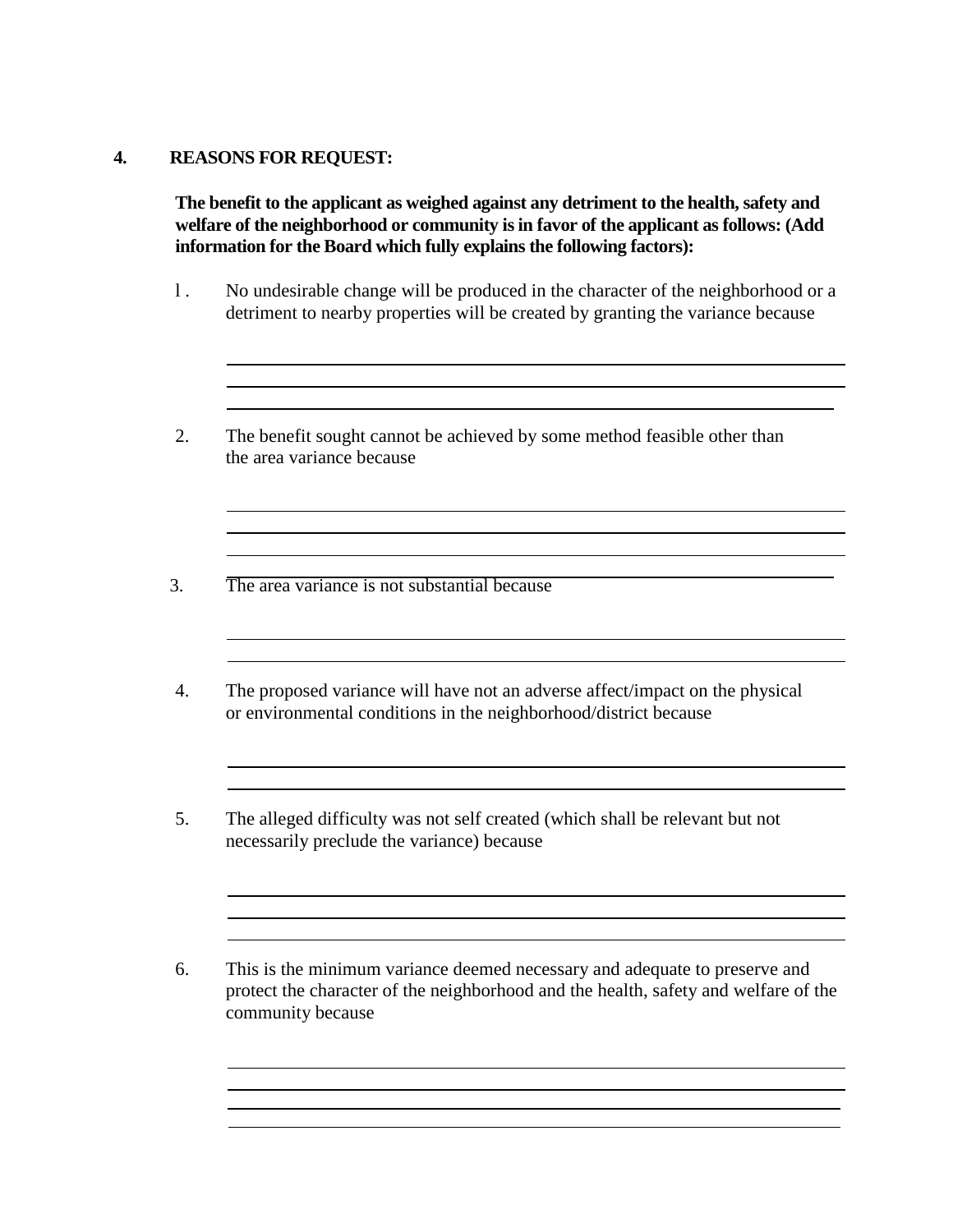The board of appeals shall, in granting of both use variances and area variances, have the authority to impose such reasonable conditions and restrictions as are directly related to and incidental to the proposed use of the property. Such conditions shall be consistent with the spirit and intent of the zoning ordinance or local law, and shall be imposed for the purpose of minimizing any adverse impact such variance may have on the neighborhood or community.

Date:

Signature of applicant(s)

STATE OF NEW YORK COUNTY OF SULLIVAN

On the \_\_\_\_ day of before me came to me known to be the individual(s) described in and who executed the foregoing application for a variance and acknowledged that he/she/they executed the same.

Notary Public

\*\*\*\*\*\*\*\*\*\*\*\*\*\*\*\*\*\*\*\*\*\*\*\*\*\*\*\*\* NOTE \*\*\*\*\*\*\*\*\*\*\*\*\*\*\*\*\*\*\*\*\*\*\*\*\*\*\*\*\*

As per section 130.13.61 of the Town of Fallsburg Zoning Law, variances expire 6 months after the date it was granted if no work has begun with regard to the approved variance.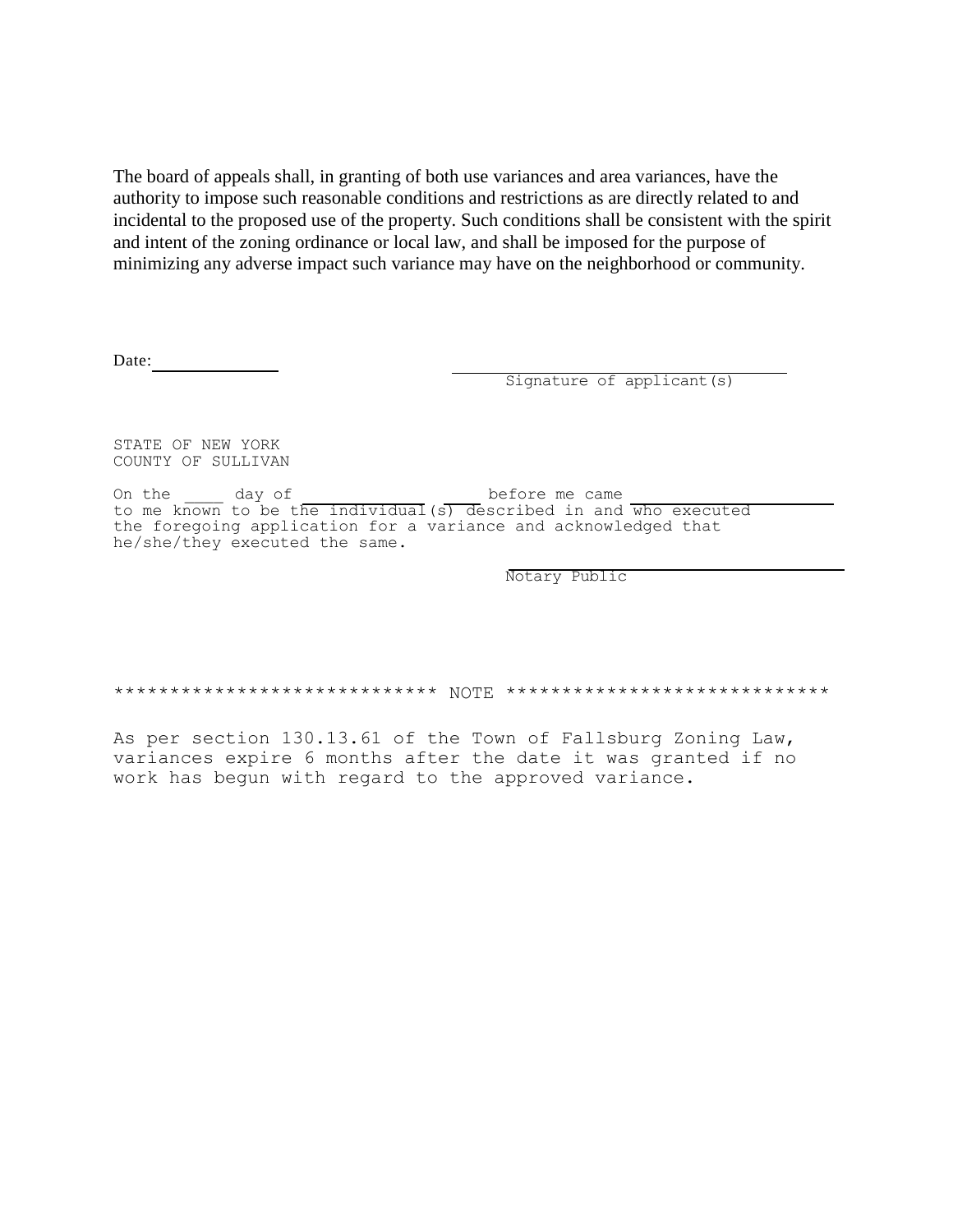5250 MAIN STREET SOUTH FALLSBURG NEW YORK 12779 845) 434-8811<br>FAX:(845) 434-0791

Mollie Messenger *Code Enforcement Officer*

TOWN OF FALLSBURG CODE ENFORCEMENT OFFICE Member: New York State Building Officials Conference, Inc.



# OWNERS PROXY

(Owner) . Deposes and states that

he/she resides at:

And that he/she is the owner of the premises described in the attached application for a

building permit/zoning application/planning board application and further states that

he/she has authorized to make said

application, secure any necessary permits and approvals, call for inspections, and request

a certificate of occupancy upon satisfactory completion of the work

described in said application.

Date:

Owners Signature

Witness' Signature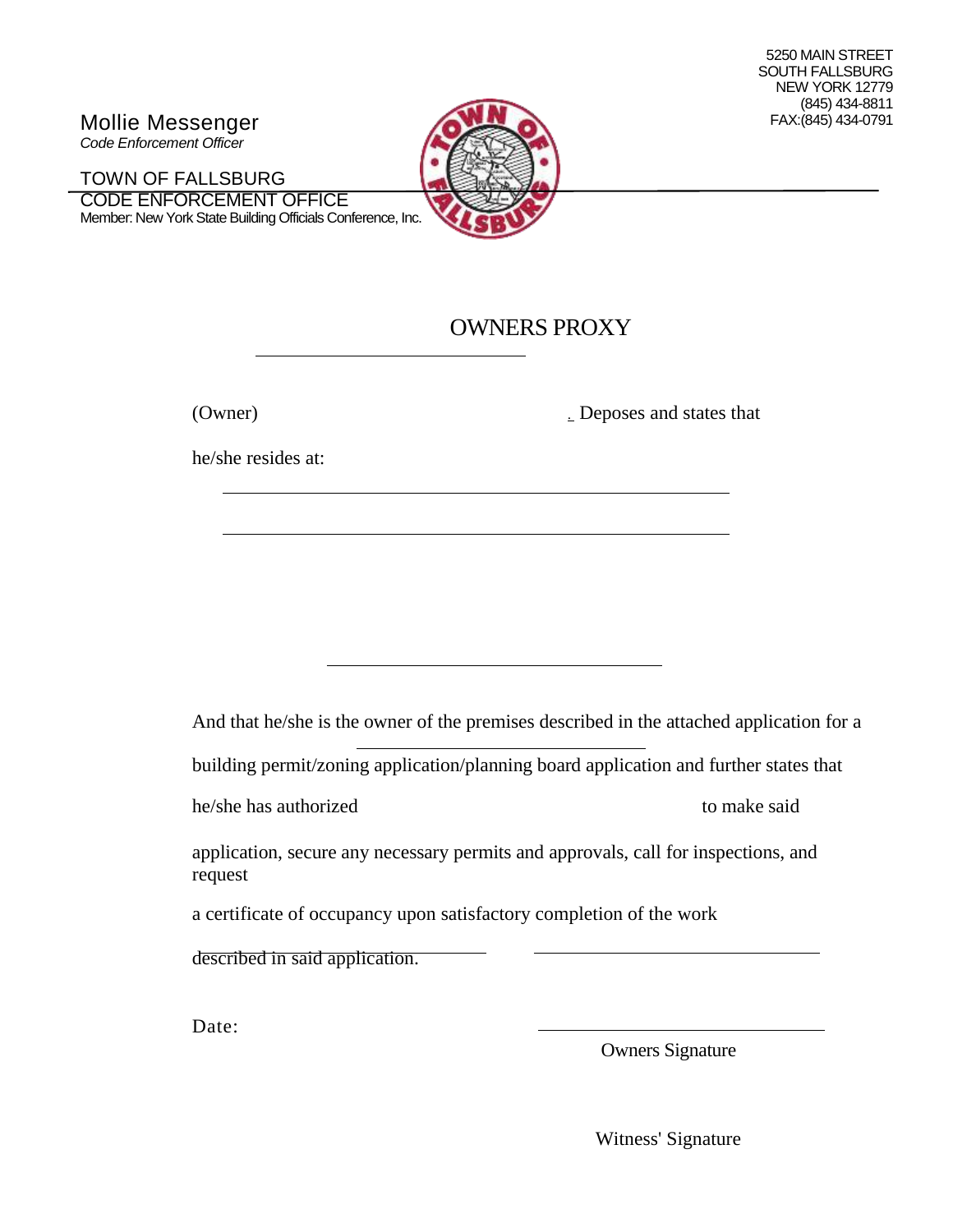#### 617.20 Appendix B **Short Environmental Assessment Form**

#### **Instructions for Completing**

Part 1 - Project Information. The applicant or project sponsor is responsible for the completion of Part 1. Responses become part of the application for approval or funding, are subject to public review, and may be subject to further verification. Complete Part 1 based on information currently available. If additional research or investigation would be needed to fully respond to any item, please answer as thoroughly as possible based on current information.

Complete all items in Part 1. You may also provide any additional information which you believe will be needed by or useful to the lead agency; attach additional pages as necessary to supplement any item.

| Part 1 - Project and Sponsor Information                                                                                                                                                                                                             |                                                           |           |            |
|------------------------------------------------------------------------------------------------------------------------------------------------------------------------------------------------------------------------------------------------------|-----------------------------------------------------------|-----------|------------|
| Name of Action or Project:                                                                                                                                                                                                                           |                                                           |           |            |
| Project Location (describe, and attach a location map):                                                                                                                                                                                              |                                                           |           |            |
| Brief Description of Proposed Action:                                                                                                                                                                                                                |                                                           |           |            |
| Name of Applicant or Sponsor:                                                                                                                                                                                                                        | Telephone:                                                |           |            |
|                                                                                                                                                                                                                                                      | E-Mail:                                                   |           |            |
| Address:                                                                                                                                                                                                                                             |                                                           |           |            |
| City/PO:                                                                                                                                                                                                                                             | State:                                                    | Zip Code: |            |
| 1. Does the proposed action only involve the legislative adoption of a plan, local law, ordinance,                                                                                                                                                   |                                                           | NO        | <b>YES</b> |
| administrative rule, or regulation?<br>If Yes, attach a narrative description of the intent of the proposed action and the environmental resources that<br>may be affected in the municipality and proceed to Part 2. If no, continue to question 2. |                                                           |           |            |
| 2. Does the proposed action require a permit, approval or funding from any other governmental Agency?                                                                                                                                                |                                                           | NO        | <b>YES</b> |
| If Yes, list agency(s) name and permit or approval:                                                                                                                                                                                                  |                                                           |           |            |
| 3.a. Total acreage of the site of the proposed action?<br>b. Total acreage to be physically disturbed?<br>c. Total acreage (project site and any contiguous properties) owned<br>or controlled by the applicant or project sponsor?                  | acres<br>acres<br>acres                                   |           |            |
| 4. Check all land uses that occur on, adjoining and near the proposed action.<br>Urban<br>Rural (non-agriculture)   Industrial<br>Agriculture<br>Forest<br>$\Box$ Aquatic<br>Parkland                                                                | □ Commercial □ Residential (suburban)<br>Other (specify): |           |            |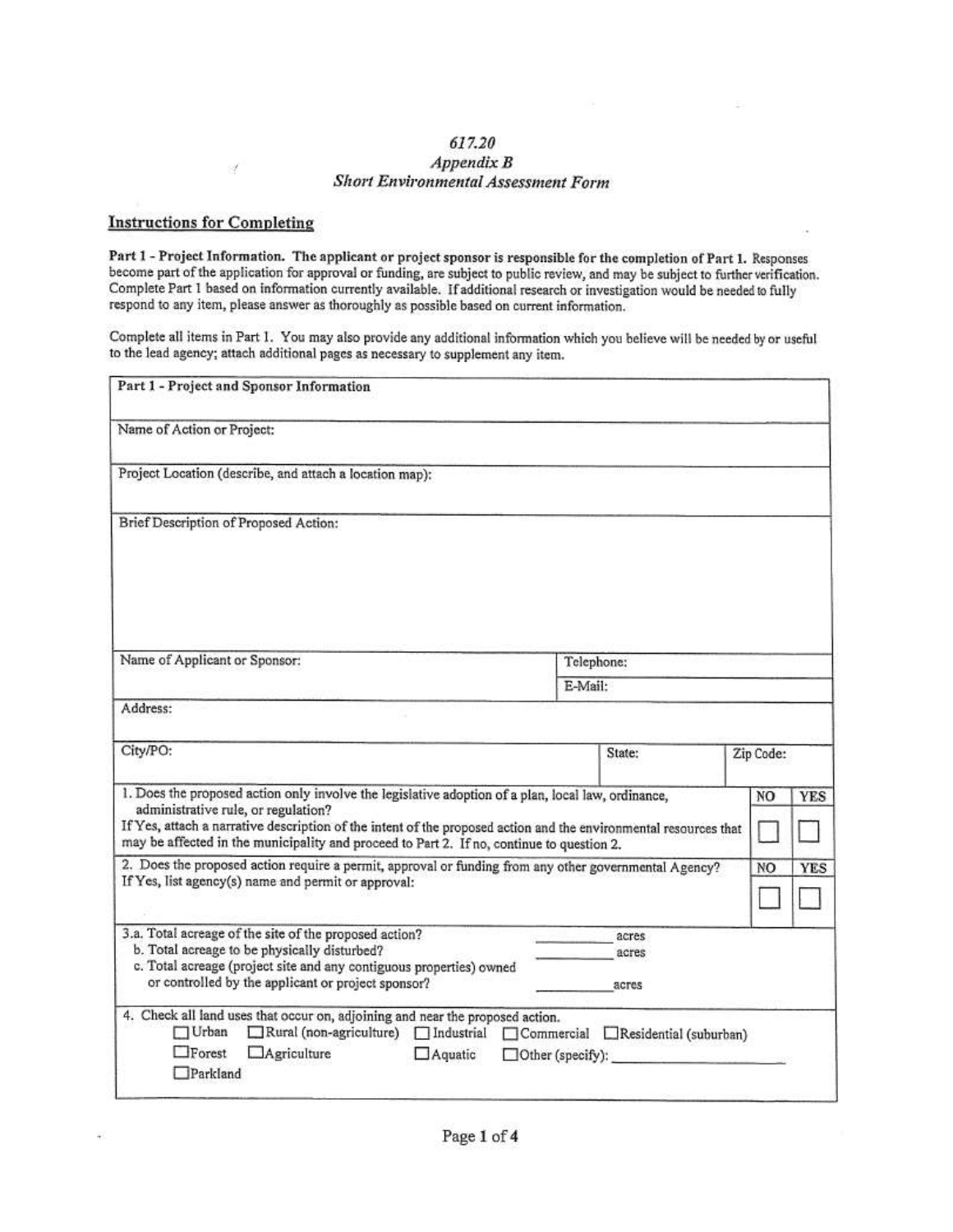| 18. Does the proposed action include construction or other activities that result in the impoundment of<br>water or other liquids (e.g. retention pond, waste lagoon, dam)?                                                                               | NO | <b>YES</b> |
|-----------------------------------------------------------------------------------------------------------------------------------------------------------------------------------------------------------------------------------------------------------|----|------------|
| If Yes, explain purpose and size:<br>ADS 마이터 - SHE - APPLICATION - USASSMAN MORE                                                                                                                                                                          |    |            |
| 19. Has the site of the proposed action or an adjoining property been the location of an active or closed<br>solid waste management facility?                                                                                                             | NO | <b>YES</b> |
| If Yes, describe:                                                                                                                                                                                                                                         |    |            |
| 20. Has the site of the proposed action or an adjoining property been the subject of remediation (ongoing or<br>completed) for hazardous waste?                                                                                                           | NO | <b>YES</b> |
| If Yes, describe:<br>The contract of the contract of the company of the contract of the contract of the contract of the                                                                                                                                   |    |            |
| I AFFIRM THAT THE INFORMATION PROVIDED ABOVE IS TRUE AND ACCURATE TO THE BEST OF MY<br><b>KNOWLEDGE</b>                                                                                                                                                   |    |            |
| Applicant/sponsor name:<br>Date: the contract of the contract of the contract of the contract of the contract of the contract of the contract of the contract of the contract of the contract of the contract of the contract of the contract of the cont |    |            |
| Signature:                                                                                                                                                                                                                                                |    |            |

÷,

Part 2 - Impact Assessment. The Lead Agency is responsible for the completion of Part 2. Answer all of the following questions in Part 2 using the information contained in Part 1 and other materials submitted by the projec

|     |                                                                                                                                                                            | No, or<br>small<br>impact<br>may<br>occur | Moderate<br>to large<br>impact<br>may<br>occur |
|-----|----------------------------------------------------------------------------------------------------------------------------------------------------------------------------|-------------------------------------------|------------------------------------------------|
| 1.  | Will the proposed action create a material conflict with an adopted land use plan or zoning<br>regulations?                                                                |                                           |                                                |
| 2.7 | Will the proposed action result in a change in the use or intensity of use of land?                                                                                        |                                           |                                                |
| 3.  | Will the proposed action impair the character or quality of the existing community?                                                                                        |                                           |                                                |
| 4.  | Will the proposed action have an impact on the environmental characteristics that caused the<br>establishment of a Critical Environmental Area (CEA)?                      |                                           |                                                |
| 5.  | Will the proposed action result in an adverse change in the existing level of traffic or<br>affect existing infrastructure for mass transit, biking or walkway?            |                                           |                                                |
| 6.  | Will the proposed action cause an increase in the use of energy and it fails to incorporate<br>reasonably available energy conservation or renewable energy opportunities? |                                           |                                                |
| 7.  | Will the proposed action impact existing:<br>a. public / private water supplies?                                                                                           |                                           |                                                |
|     | b. public / private wastewater treatment utilities?                                                                                                                        |                                           |                                                |
| 8.  | Will the proposed action impair the character or quality of important historic, archaeological,<br>architectural or aesthetic resources?                                   |                                           |                                                |
| 9.  | Will the proposed action result in an adverse change to natural resources (e.g., wetlands,<br>waterbodies, groundwater, air quality, flora and fauna)?                     |                                           |                                                |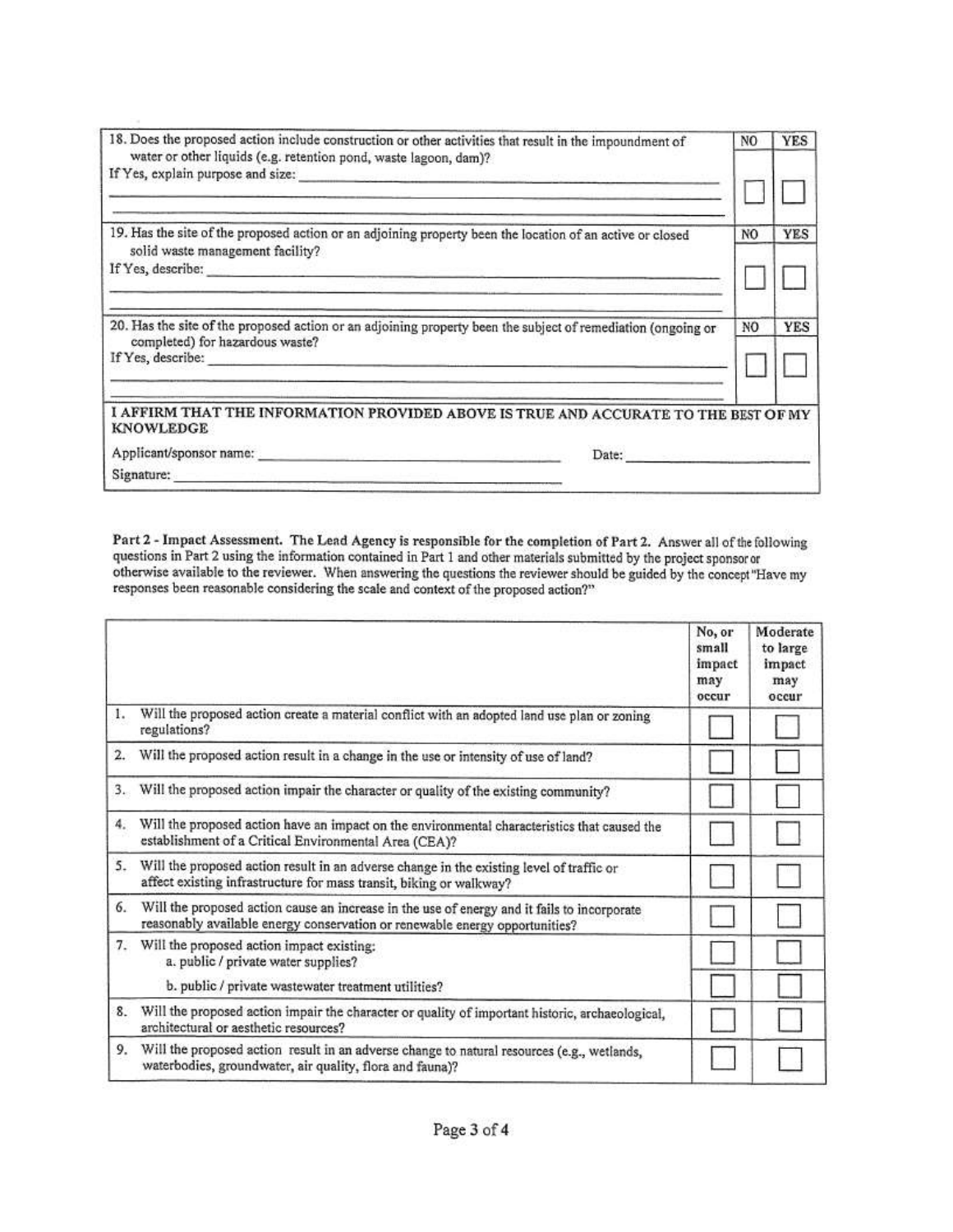|                                                                                                                    | No, or<br>small<br>impact<br>maγ<br>occur | Moderate<br>to large<br>impact<br>$\max$<br>occur |
|--------------------------------------------------------------------------------------------------------------------|-------------------------------------------|---------------------------------------------------|
| 10. Will the proposed action result in an increase in the potential for erosion, flooding or drainage<br>problems? |                                           |                                                   |
| 11. Will the proposed action create a hazard to environmental resources or human health?                           |                                           |                                                   |

Part 3 - Determination of significance. The Lead Agency is responsible for the completion of Part 3. For every question in Part 2 that was answered "moderate to large impact may occur", or if there is a need to explain why a particular element of the proposed action may or will not result in a significant adverse environmental impact, please complete Part 3. Part 3 should, in sufficient detail, identify the impact, including any measures or design elements that have been included by the project sponsor to avoid or reduce impacts. Part 3 should also explain how the lead agency determined that the impact may or will not be significant. Each potential impact should be assessed considering its setting, probability of occurring, duration, irreversibility, geographic scope and magnitude. Also consider the potential for short-term, long-term and cumulative impacts.

| Check this box if you have determined, based on the information and analysis above, and any supporting documentation,<br>that the proposed action may result in one or more potentially large or significant adverse impacts and an<br>environmental impact statement is required.<br>Check this box if you have determined, based on the information and analysis above, and any supporting decumentation,<br>that the proposed action will not result in any significant adverse environmental impacts. |                              |  |  |  |  |
|-----------------------------------------------------------------------------------------------------------------------------------------------------------------------------------------------------------------------------------------------------------------------------------------------------------------------------------------------------------------------------------------------------------------------------------------------------------------------------------------------------------|------------------------------|--|--|--|--|
| Name of Lead Agency                                                                                                                                                                                                                                                                                                                                                                                                                                                                                       | Date                         |  |  |  |  |
| Print or Type Name of Responsible Officer in Lead Agency                                                                                                                                                                                                                                                                                                                                                                                                                                                  | Title of Responsible Officer |  |  |  |  |
|                                                                                                                                                                                                                                                                                                                                                                                                                                                                                                           |                              |  |  |  |  |

PRINT

Signature of Responsible Officer in Lead Agency

Signature of Preparer (if different from Responsible Officer)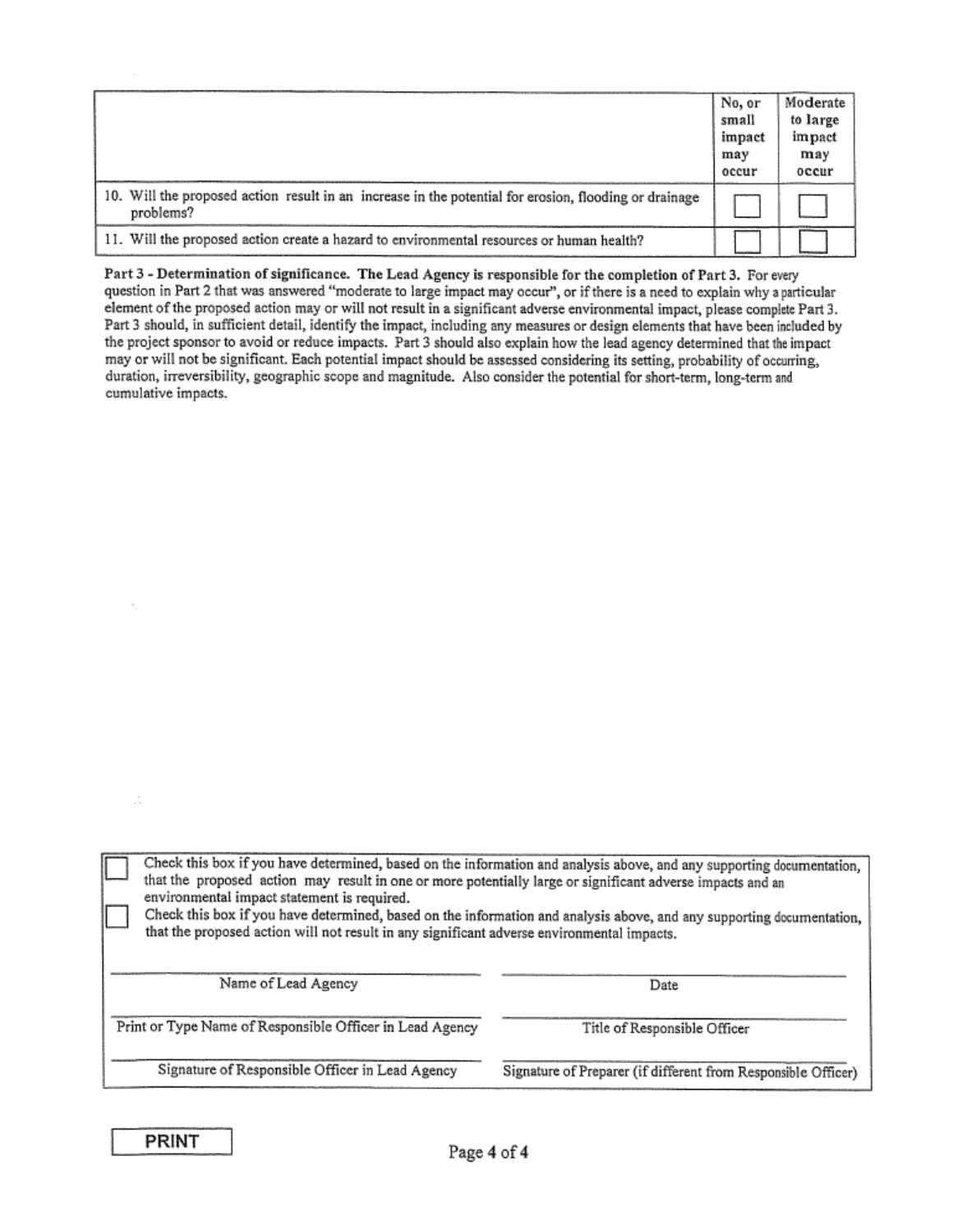**Mollie Messenger** *Code Enforcement Officer*

**TOWN OF FALLSBURG CODE ENFORCEMENT OFFICE** Member: New York State Building Officials Conference, Inc.



5250 MAIN STREET SOUTH FALLSBURG NEW YORK 12779 (845) 434-8811 FAX:(845) 434-0791

# **LEGAL NOTICE**

Notice is hereby given that the ZONING BOARD of the Town of Fallsburg, County of Sullivan, State of New York will hold a PUBLIC HEARING. The public can attend via telephone by dialing 929 205 6099 (New York) Meeting ID: 948 7897 4605 via Zoom meeting or in person at 12 Laurel Avenue, South Fallsburg on Thursday, \_\_\_\_\_\_\_\_\_\_\_\_\_\_\_\_\_\_\_\_\_\_\_\_\_\_\_\_\_\_\_\_\_\_ at 7:00 p.m. on the approval of the proposed application regarding the following: LANDS OF: \_\_\_\_\_\_\_\_\_\_\_\_\_\_\_\_\_\_\_\_\_\_\_\_\_\_\_\_\_\_\_\_\_\_\_\_\_\_\_\_\_\_\_\_\_\_\_\_\_\_\_\_\_\_\_\_\_\_ LOCATED ON: \_\_\_\_\_\_\_\_\_\_\_\_\_\_\_\_\_\_\_\_\_\_\_\_\_\_\_\_\_\_\_\_\_\_\_\_\_\_\_\_\_\_\_\_\_\_\_\_\_\_\_\_\_\_\_ PROPOSED APPLICATION IS FOR: \_\_\_\_\_\_\_\_\_\_\_\_\_\_\_\_\_\_\_\_\_\_\_\_\_\_\_\_\_\_\_\_\_\_\_\_\_\_\_\_\_\_\_\_\_\_\_\_\_

The application of the proposed variance is on file and may be inspected at the Code Enforcement Office, 5250 Main Street, South Fallsburg, New York prior to the public hearing.

Dated:  $\Box$ 

By order of TOWN OF FALLSBURG PLANNING BOARD STEVE BURKE, CHAIRMAN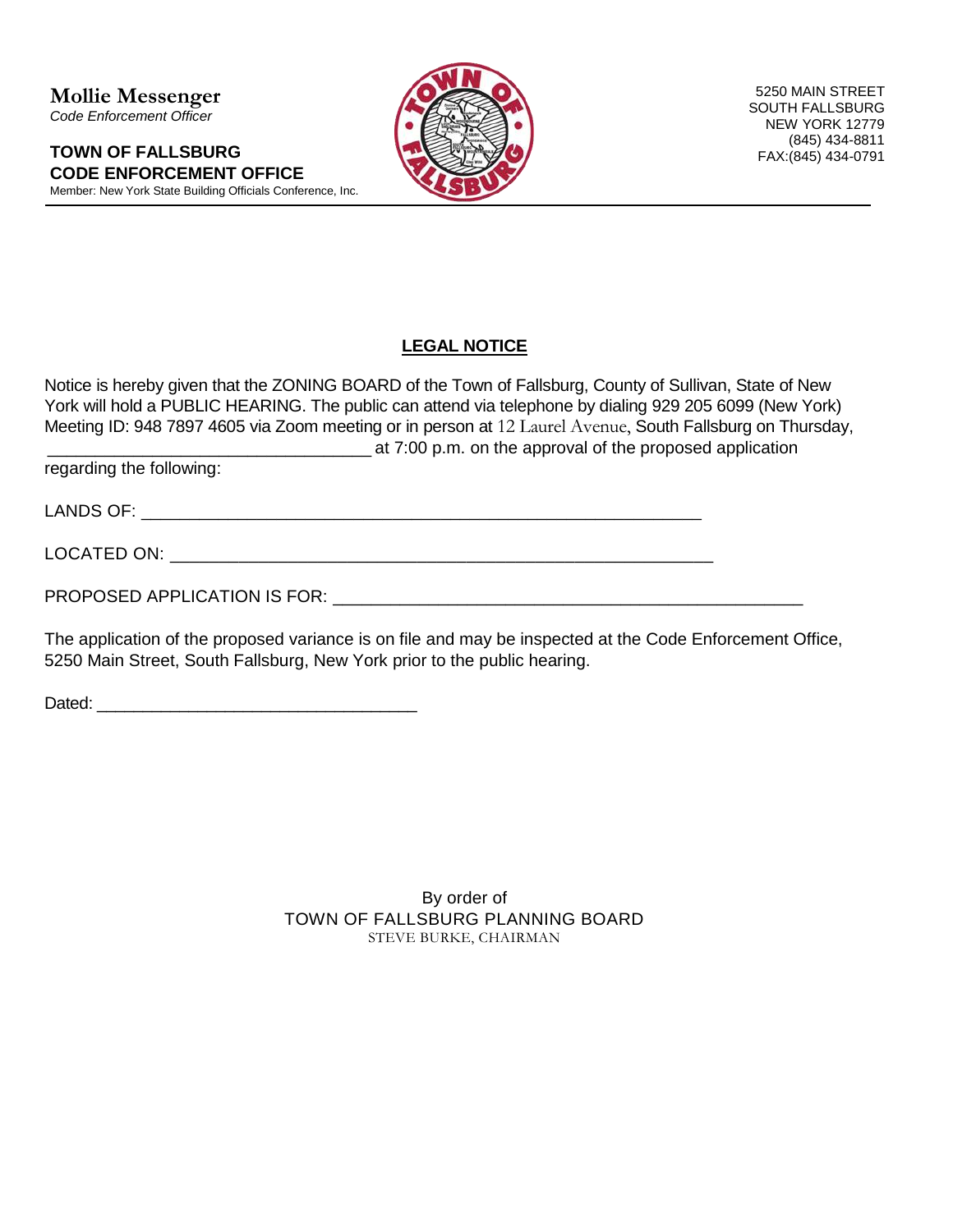# PLEASE MAKE SPECIAL NOTE OF THE FOLLOWING ZONING SECTION 130-10.6-1 CONCERNING EXPIRATION OF A VARIANCE.

## **SECTION 130-10.64-1 EXPIRATION: UNLESS CONSTRUCTION IS COMMENCED AND DILIGENTLY PURSUED WITHIN SIX [6] MONTHS OF THE DATE GRANTING OF THE VARIANCE, SUCH VARIANCE SHALL BECOME NULL AND VOID**

IT IS IMPORTANT THAT YOU REQUEST FROM THE ZONING BOARD AN ADDITIONAL AMOUNT OF TIME IF FEEL YOU WILL NEED MORE IN REGARDS TO ACTUAL CONSRUCTION [START. A](http://start.an/)N OPEN ENDED REQUEST WILL NOT BE CONSIDERED.

YOU MAY MAKE THIS REQUEST IN YOUR APPLICATION OR IN PERSON ON THE DATE OF YOUR VARIANCE HEARING AND THE DECISION MUST BE MADE A CONDITION OF APPROVAL AND PART OF THE RECORD.

YOUR FAILURE TO REQUEST THIS IMPORTANT CONDITION OF APPROVAL WILL CAUSE YOUR APPROVAL TO BECOME NULL AND VOID AFTER SIX MONTHS IF CONSTRUCTION IS NOT COMMENCED. YOU WILL BE DENIED A BUILDING PERMIT AND WILL NEED TO RE-APPLY FOR A NEW VARIANCE.

## SIMPLY OBTAINING A BUILDING PERMIT DOES NOT CONSTITUTE COMPLIANCE WIT THIS SECTION OF THE ZONING CODE.

BY SIGNING, I STATE I HAVE READ AND FULLY UNDERSTAND THE ABOVE.

SIGNED DATE

# THIS DOCUMENT MUST BE SUBMITTED WITH YOUR APPLICATION. YOUR APPLICATION.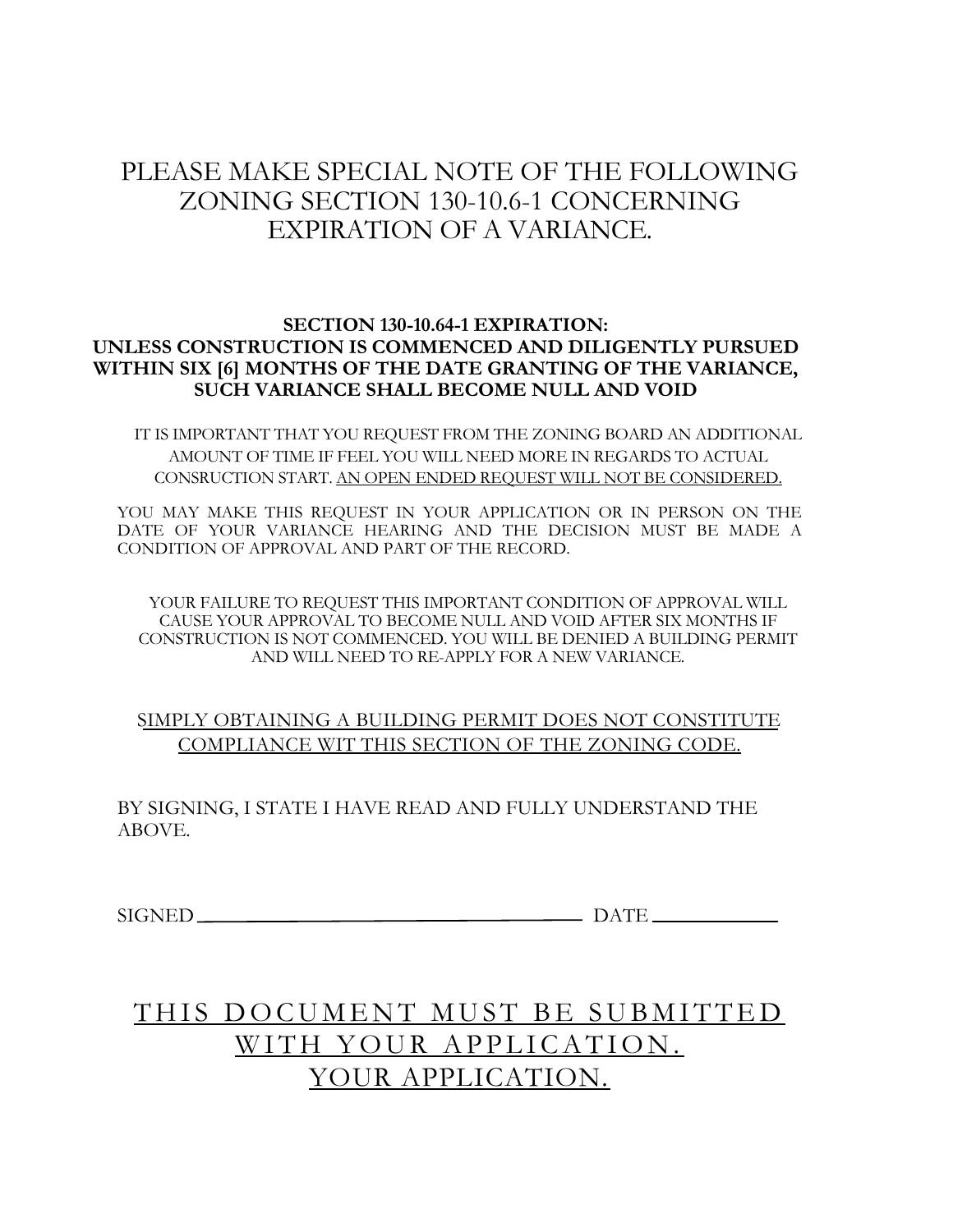Each of the following findings of fact shall be made in writing by resolution by the Zoning Board of Appeals prior to granting such variances.

## A. Area Variances

- 1. The strict application of the literal terms of this Chapter would present practical difficulties in the use of the property. The term "practical difficulties" shall be deemed to exist where each of the following has been determined:
	- a. The applicant has proved he cannot make a reasonable use of his land due to its particular size, shape or grade.
	- b. The applicant has proved that economic injury will result from literal application of the standards of this Chapter and the Town has failed to show that the public health, safety and welfare will be served by upholding the application of the standards and denying the variance.
	- $c.$  The applicant has proved the variance, if granted, would be the minimum necessary, to render relief and the difficulty could not be obviated by some method feasible for the applicant to pursue, other than a variance.
	- d. The applicant has proved the variance, if granted, will not change the density for the parcel.
	- e. The applicant has proved the variance, if granted, would not change the character of the district or be a substantial detriment to adjoining properties.
	- f. The applicant has proved the variance is not requested for reasons of mere inconvenience, aesthetic tastes or more profitable use.
	- g. The applicant has proved the variance would be consistent with the spirit of this Chapter and the Town of Fallsburg Comprehensive Zoning Plan.
	- e. The applicant has proved the practical difficulties are not self-created. This requirement shall be strictly enforced and practical difficulties related to properties acquired by the applicant subsequent to the effective date of this Chapter shall be deemed self-created.